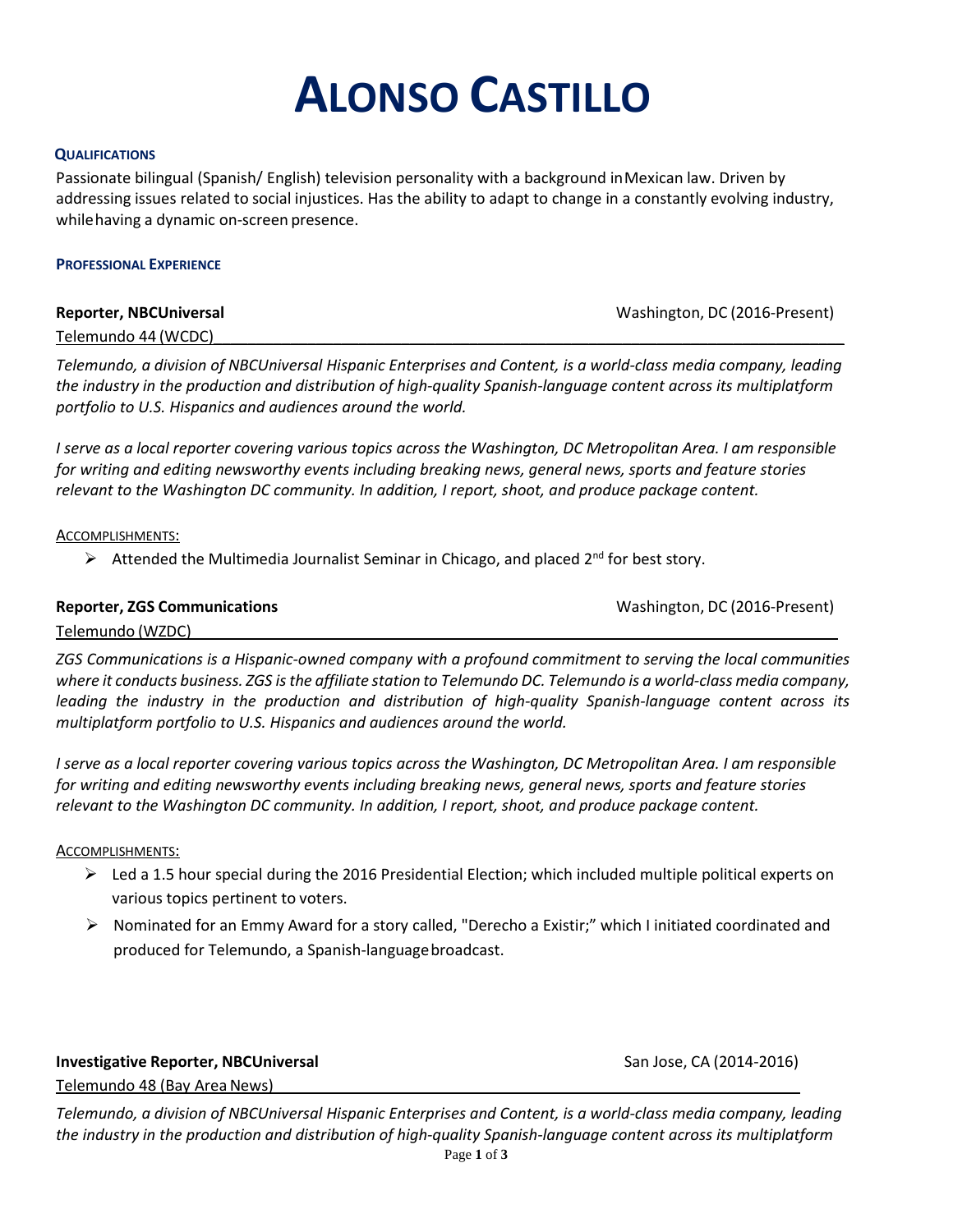*portfolio to U.S. Hispanics and audiences around the world.*

*I served as a local investigative reporter for a segment called "Responde." Responde is a unit that offers protection to consumers across nine markets in the United States and Puerto Rico and which has raised more than \$ 3.1 million to consumers. In my role I served as a media spokesperson and established professional relationships with other Spanish- language news media. I worked with various communication mediums, and translated news releases, blogs and other materials from English to Spanish for news casts, as well as served as Point-of-Contact for news media interviews with Spanish-language media sources. In this position I communicated both in English and Spanish to request information or assistance from various sources both in the news industry and from the public.*

*In addition, I spearheaded the multiplatform coverage for the presidential and the California local elections; a one of a kind effort to inform and empower the Hispanic voters nationwide which brought unprecedented political coverage and a digital platform to reach younger voters.*

ACCOMPLISHMENTS:

- Nominated for an Emmy Award for an investigative series called, "Carteles de la Piel;" which I initiated coordinated and produced for Telemundo, a Spanish-languagebroadcast.
- $\triangleright$  Served as a team player by filling in as the morning Anchor on multiple occasions, as needed.
- ▶ Delivered Breaking News for the station during Hurricane Patricia and the death of Maddy Middleton.
- $\triangleright$  Invited by many organizations including but not limited to the local Chamber of Commerce, to discuss consumer related issues.
- Interviewed Democratic Presidential Candidate, Bernie Sanders, in both Spanish and English.

**Host, PBS** Miami, FL(2013-2014)

# $V\overline{\text{ME TV}}$

*Vme TV is the first and only [Spanish](https://en.wikipedia.org/wiki/Spanish-language) broadcast television network in association with [public television](https://en.wikipedia.org/wiki/Public_television) stations created for the [United States](https://en.wikipedia.org/wiki/United_States) Hispanic market. Reaching more than 70 million households in the United States, Vme TV is broadcast in 43 markets by [PBS](https://en.wikipedia.org/wiki/PBS) stations. Vme TV delivers drama, music, current affairs, food, lifestyle, nature and educational pre- school content to its viewers*

*I served as the Host of a show named "Washington en VME;" where I had the opportunity to interview various dignitaries for the network.*

# ACCOMPLISHMENTS:

- $\triangleright$  Interviewed the Former President of Poland and Nobel Peace Prize winner, Lech Walesa; Former US Secretary of Labor, Hilda Solis; and US Senator, TimKaine.
- $\triangleright$  Served as the Master of Ceremony for the Hispanic Heritage Foundation Awards.

# **News Anchor/Host, SOI TV** Miami, FL (2011-2013)

*SOI TV is the first and only 100% Social TV Network for Hispanics. Designed specifically to reflect the true voice of*  Latinos, SOI TV uses a unique and innovative platform that allows viewers to interact with on-air programming and *talent on its website and through various social networks.*

\_\_\_\_\_\_\_\_\_\_\_\_\_\_\_\_\_\_\_\_\_\_\_\_\_\_\_\_\_\_\_\_\_\_\_\_\_\_\_\_\_\_\_\_\_\_\_\_\_\_\_\_\_\_\_\_\_\_\_\_\_\_\_\_\_\_\_\_\_\_\_\_\_\_\_\_\_\_\_\_\_\_\_\_\_\_\_\_\_\_\_\_\_\_\_\_\_\_\_\_\_\_\_\_\_\_\_\_\_\_\_\_\_\_\_\_